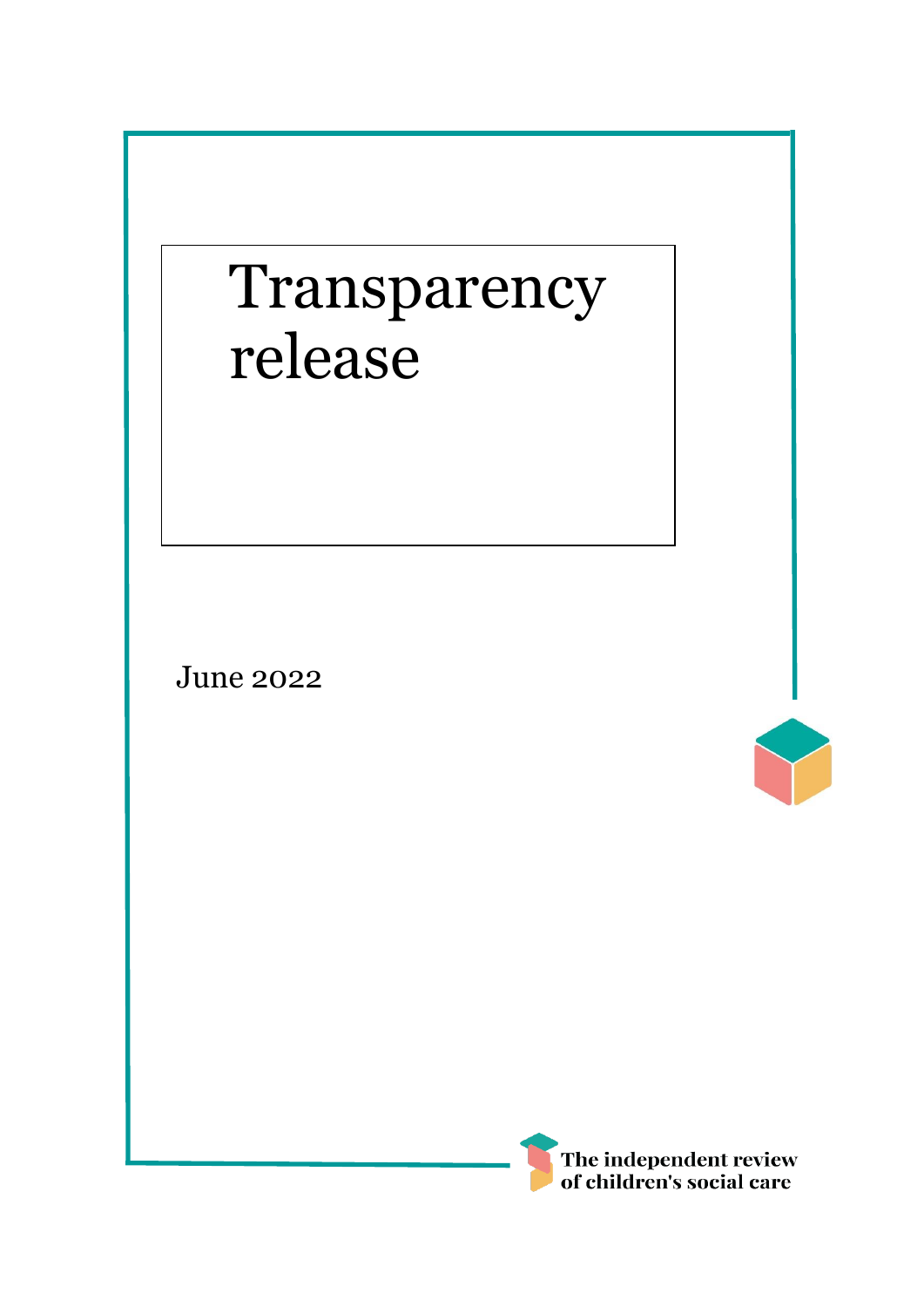| Transparency release – final review report                                                                                                                                                                                        | 3  |
|-----------------------------------------------------------------------------------------------------------------------------------------------------------------------------------------------------------------------------------|----|
| List A: Government departments who received a copy of the report via the<br>Department of Education (in alphabetical order)                                                                                                       | 5  |
| List B: Organisations who received an early draft version of the report,<br>chapters or excerpts (in alphabetical order)                                                                                                          | 6  |
| List C: Stakeholders who received advanced notice of the anticipated date of<br>publication, or were notified of the anticipated date and received an<br>embargoed copy of the final report prior to publication (in alphabetical |    |
| order)                                                                                                                                                                                                                            |    |
| List D: News outlets who received an embargoed copy of the final report (in                                                                                                                                                       |    |
| alphabetical order)                                                                                                                                                                                                               | 10 |
|                                                                                                                                                                                                                                   |    |

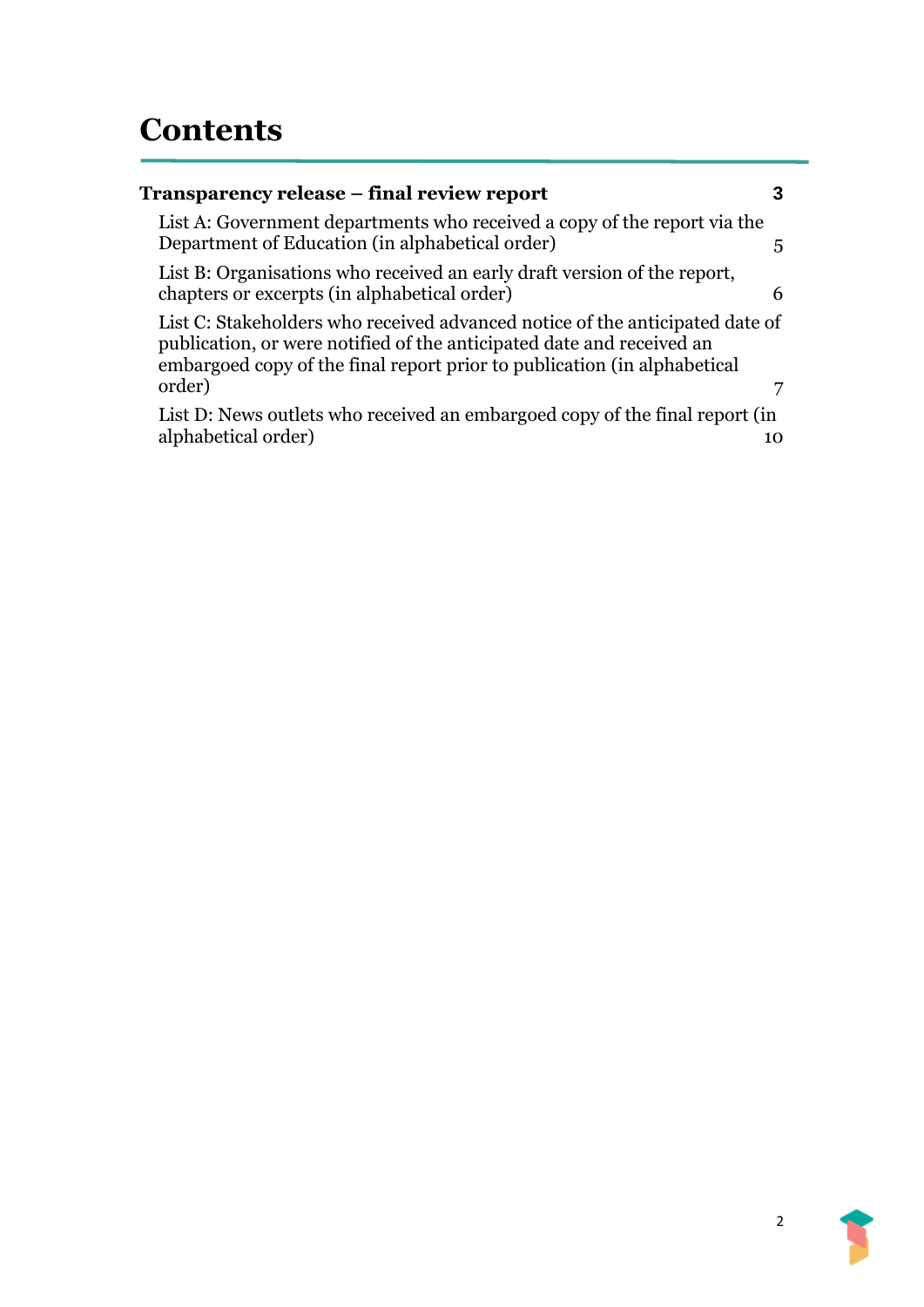## <span id="page-2-0"></span>**Transparency release – final review report**

In developing recommendations and the final report, the review team sought the views and insight of our expert boards and key stakeholders. We also provided draft copies to government to fact-check our understanding of existing policy and legislation, and to enable government to provide an initial response on the day of publication.

In chronological order, below are details of what we sent and to who:

- In late January 2022, we presented our early thinking on the recommendations to the **Evidence Group** (24/01/22), the **Design Group** (25/01/22) and the **Expert by Experience Board** (31/01/22), as part of our regular meetings. The membership of, terms of reference for, and minutes of the meeting discussions for the Experts by Experience Board can be found [here,](https://childrenssocialcare.independent-review.uk/experts/) and for the expert Groups [here.](https://childrenssocialcare.independent-review.uk/groups/)
- We shared an initial draft version of the report for comment with our **Experts by Experience Board and Design and Evidence Groups** on 28th February 2022.
- On 28th February 2022, **we also shared an initial draft version of the report with the Department for Education**. With our permission, officials from the Department for Education shared this document with relevant colleagues across government for comment. See **List A** below for a list of government departments who received the document.
- We discussed many of the **report's recommendation annexes with individuals from the Experts by Experience Board and expert Groups** with a particular interest or expertise in the subject matter throughout March and April 2022.
- On 8th April, a **second draft report with a draft version of the recommendation annexes** was sent to the same government departments found at List A.
- Where there were **draft recommendations about specific organisations**, we discussed our plans for recommendations with them in March 2022 and then shared early versions of the report, chapters or excerpts in March and April 2022 – see **List B.** These organisations also received embargoed copies of the report between 19<sup>th</sup> and 22<sup>nd</sup> May before it was published, amongst other stakeholders (see next bullet point).
- Between 19th and 22nd May, we gave a selection of stakeholders **either advanced notice of the date government anticipated publishing**

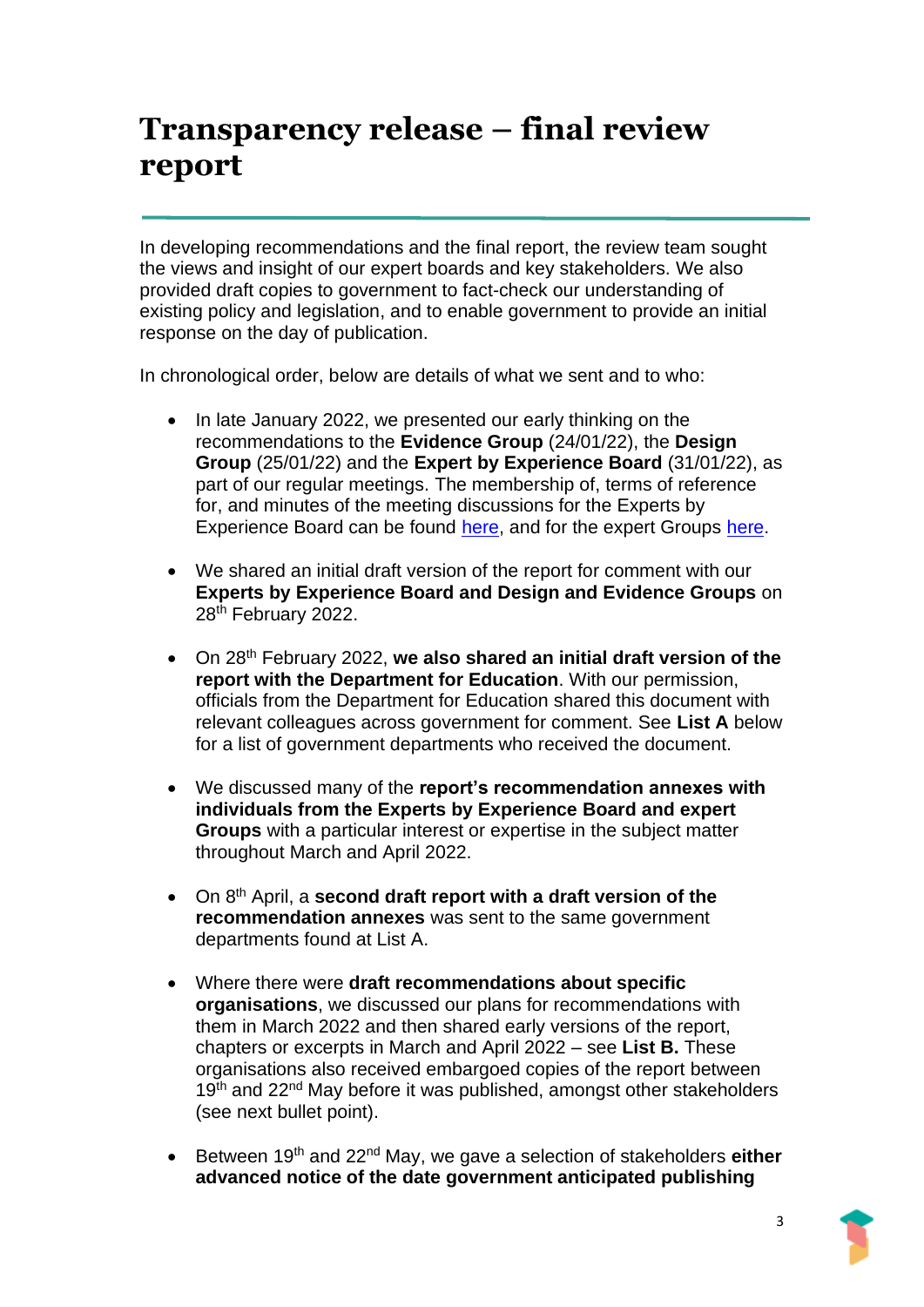**the report only, or advanced notice of the anticipated date alongside an embargoed version of the final report**. Those who were notified of the anticipated date of publication only included, but was not limited to, those who had provided case studies and local authorities who had taken part in our deep dives. The decision to share the embargoed report was based on stakeholders broadly falling into the below categories. See **List C** for more detail.

- o Membership of our expert Groups and Experts by Experience Board. The members of these Groups and Board received the report in an individual capacity as members of the Board and Group, rather than to share with their organisations where they are part of one.
- o Key children's and family support charities
- o Evidence partners
- o Key political figures and relevant All-Party Parliamentary Groups (APPG)
- o Arms-length bodies impacted by recommendations
- o Previous reviewers
- o Unions
- o Wider inspectorates
- o Organisations or individuals who had actively fed into the process and development of the review
- <span id="page-3-0"></span>• We sent an **embargoed version of the final report** to news outlets/journalists on 20<sup>th</sup> May 2022 to maximise coverage of its publication. The list of outlets who received a copy can be found at **List D.**

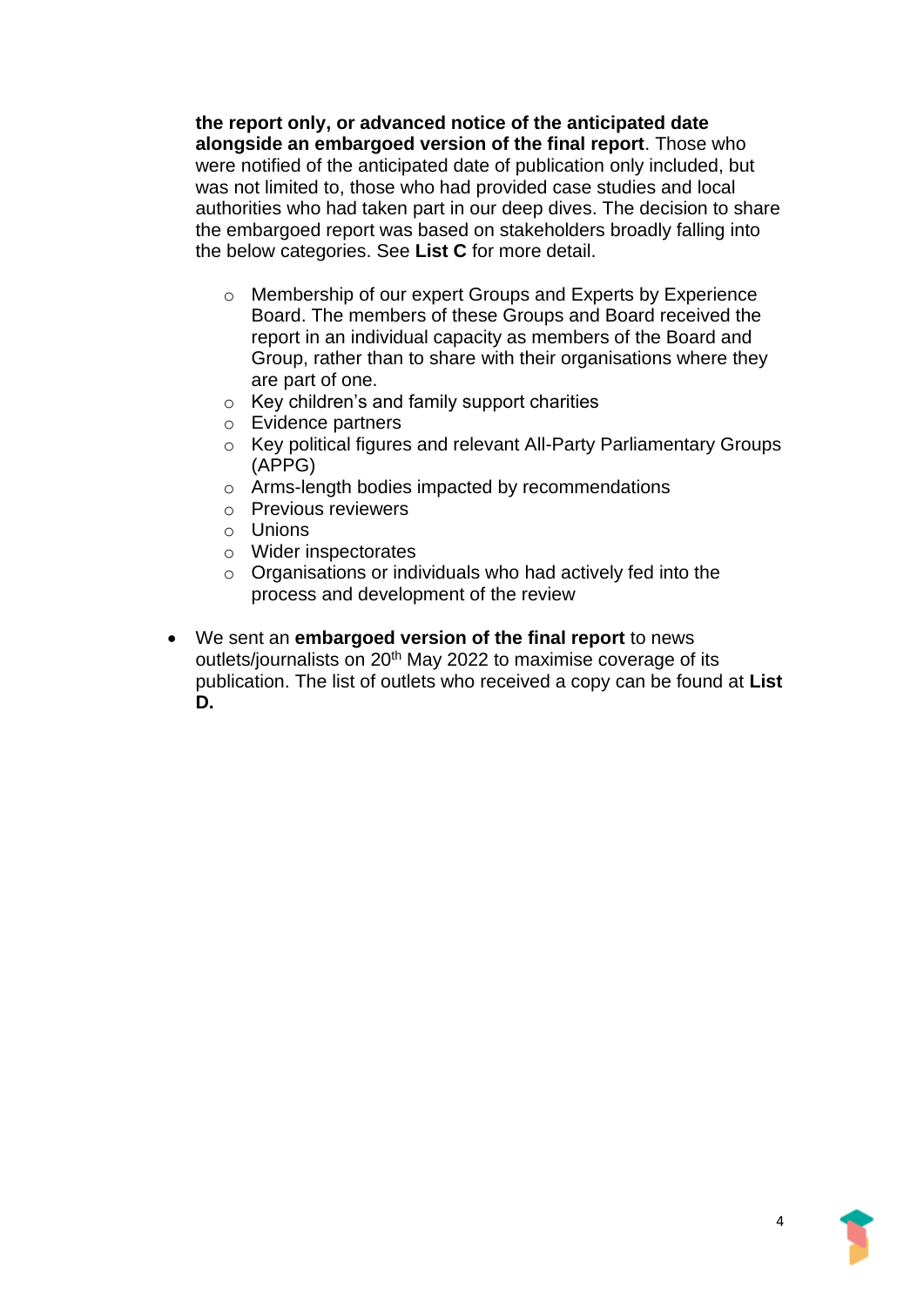### **List A: Government departments who received a copy of the report via the Department of Education (in alphabetical order)**

- Cabinet Office
- Department for Culture, Media and Sport
- Department for Education
- Department for Health and Social Care
- Department for Levelling Up, Housing and Community
- Department for Work and Pensions
- Her Majesty's Treasury
- Home Office
- Ministry of Justice
- Number 10
- <span id="page-4-0"></span>• Youth Justice Board

5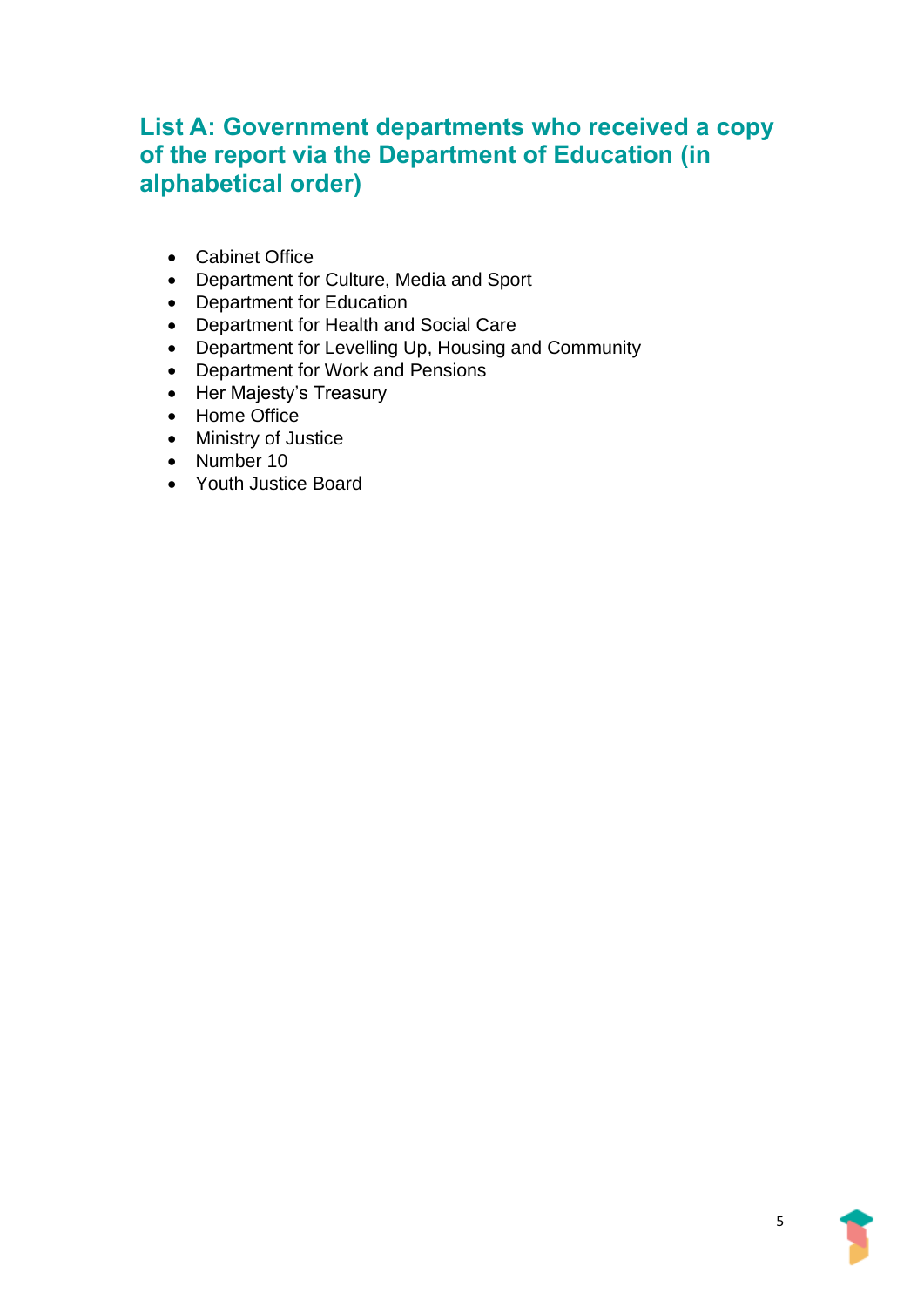#### **List B: Organisations who received an early draft version of the report, chapters or excerpts (in alphabetical order)**

- Association of Directors of Children's Services
- Council for Disabled Children
- Early Intervention Foundation
- Local Government Association
- National Network of Designated Healthcare Professionals
- National Police Chiefs Council
- NHS England
- Office of the Children's Commissioner
- Ofsted
- Social Work England
- The Child Safeguarding Practice Review National Panel
- What Works for Children's Social Care
- Youth Endowment Fund
- <span id="page-5-0"></span>• Youth Justice Board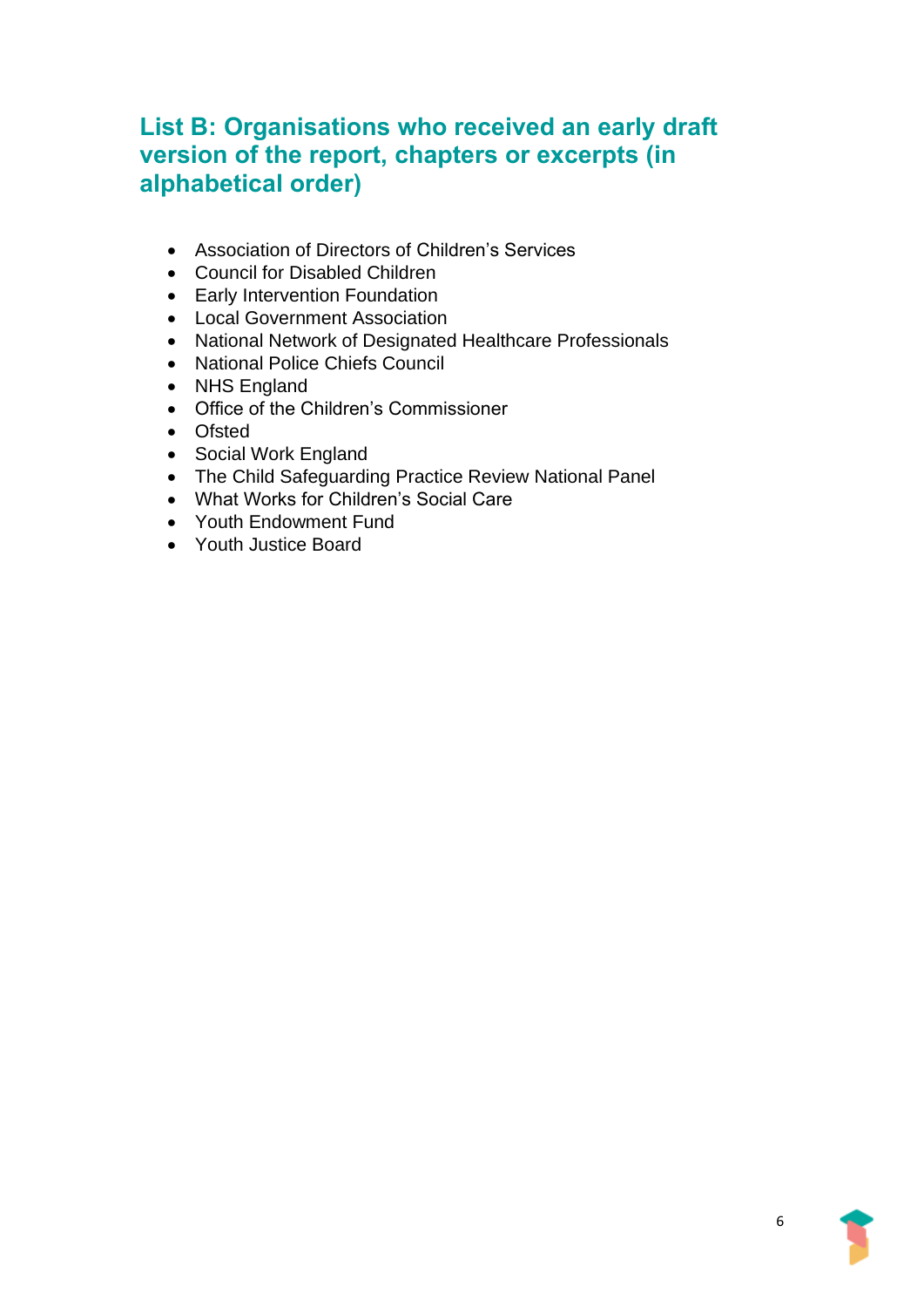#### **List C: Stakeholders who received advanced notice of the anticipated date of publication, or were notified of the anticipated date and received an embargoed copy of the final report prior to publication (in alphabetical order)**

*Stakeholders who received advanced notice of the anticipated date of publication only are specifically labelled. All other stakeholders received advanced notice of the date alongside an embargoed copy of the final report.* 

- Action for Children
- Adoption and Special Guardianship Leadership Board
- Adoption UK
- Alma Economics
- APPG for Adoption/Permanence
- APPG for Children
- APPG for Kinship
- APPG for Looked After Children
- Association of Directors of Children's Services
- Barnardo's
- Become
- Bridget Phillipson MP (Shadow Secretary of State for Education)
- British Association of Social Workers
- Care Quality Commission
- Catch22 (advanced notice of anticipated date of publication only)
- Child Safeguarding Practice Review Panel
- Children England
- Children and Family Court Advisory Support Service (CAFCASS)
- Commission on Young Lives
- Confederation of School Trusts (advanced notice of anticipated date of publication only)
- Coram
- Design Group
- Disabled Children's Partnership
- Drive Forward Foundation
- Early Intervention Foundation
- Edward Timpson MP (Chair of the independent review of school exclusion)
- Eileen Munro (Chair of the independent review of children protection)
- Esmee Fairbairn Foundation
- Experts by Experience Group
- Evidence Group
- Family Division of the Court
- Family Rights Group
- Fiona Duncan (Chair of The Promise, Scotland)
- Fostering Network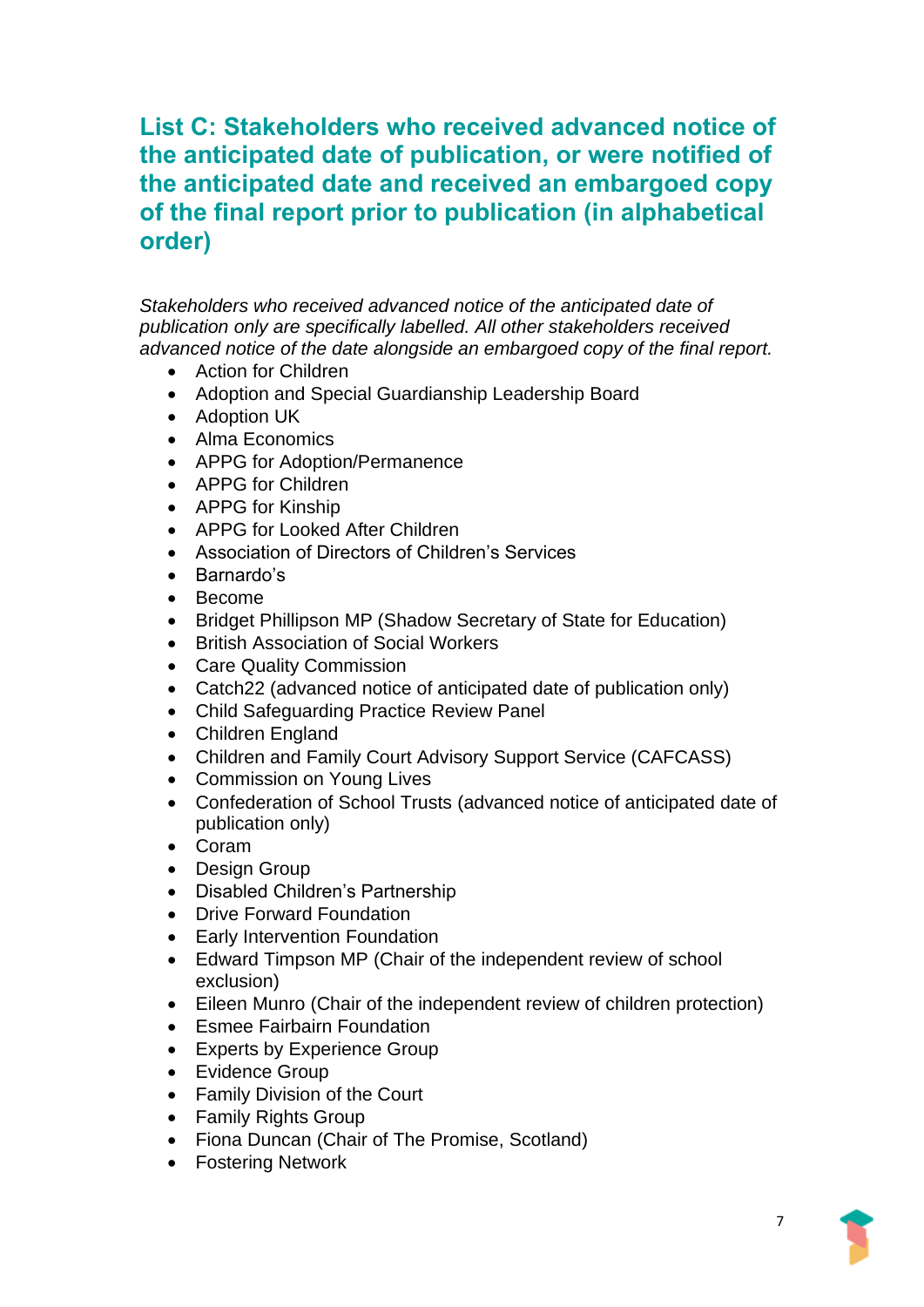- Gavin Williamson MP (Former Secretary of State for Education) (advanced notice of anticipated date of publication only)
- Helen Hayes MP (Shadow Children's Minister)
- Her Majesty's Inspectorate of Constabulary and Fire and Rescue **Services**
- Home for Good
- House of Lords Public Services
- Kinship
- Law Commission
- Leeds City Council (advanced notice of anticipated date of publication only)
- Lemn Sissay (poet and care experienced campaigner)
- Local authority deep dive areas (advanced notice of anticipated date of publication only):
	- o Bath and North East Somerset
	- o Camden
	- o Cumbria
	- o Darlington
	- o Enfield
	- o North Lincolnshire
	- o Nottinghamshire
	- o Peterborough
	- o Southampton
	- o Wolverhampton
- Local Government Association
- Lord Laming (Chair of the Victoria Climbié Inquiry, and Chair of the independent review of child protection procedures)
- National Children's Bureau and Council for Disabled Children
- National Network of Designated Professionals
- New Beginnings (advanced notice of anticipated date of publication only)
- New Local (advanced notice of anticipated date of publication only)
- NHS England
- NSPCC
- Office of the Children's Commissioner, Dame Rachel de Souza
- Office of the Leader of the Opposition, Keir Starmer MP
- Ofsted
- Principal Social Workers' Network (advanced notice of anticipated date of publication only)
- Public Law Working Group
- Pure Insight (advanced notice of anticipated date of publication only)
- Regional Adoption Agencies
- Robert Halfon MP (Chair of the Education Select Committee)
- Sir Alan Wood (Chair of the independent review of local safeguarding children boards, and Chair of the independent review of multi-agency safeguarding arrangements)

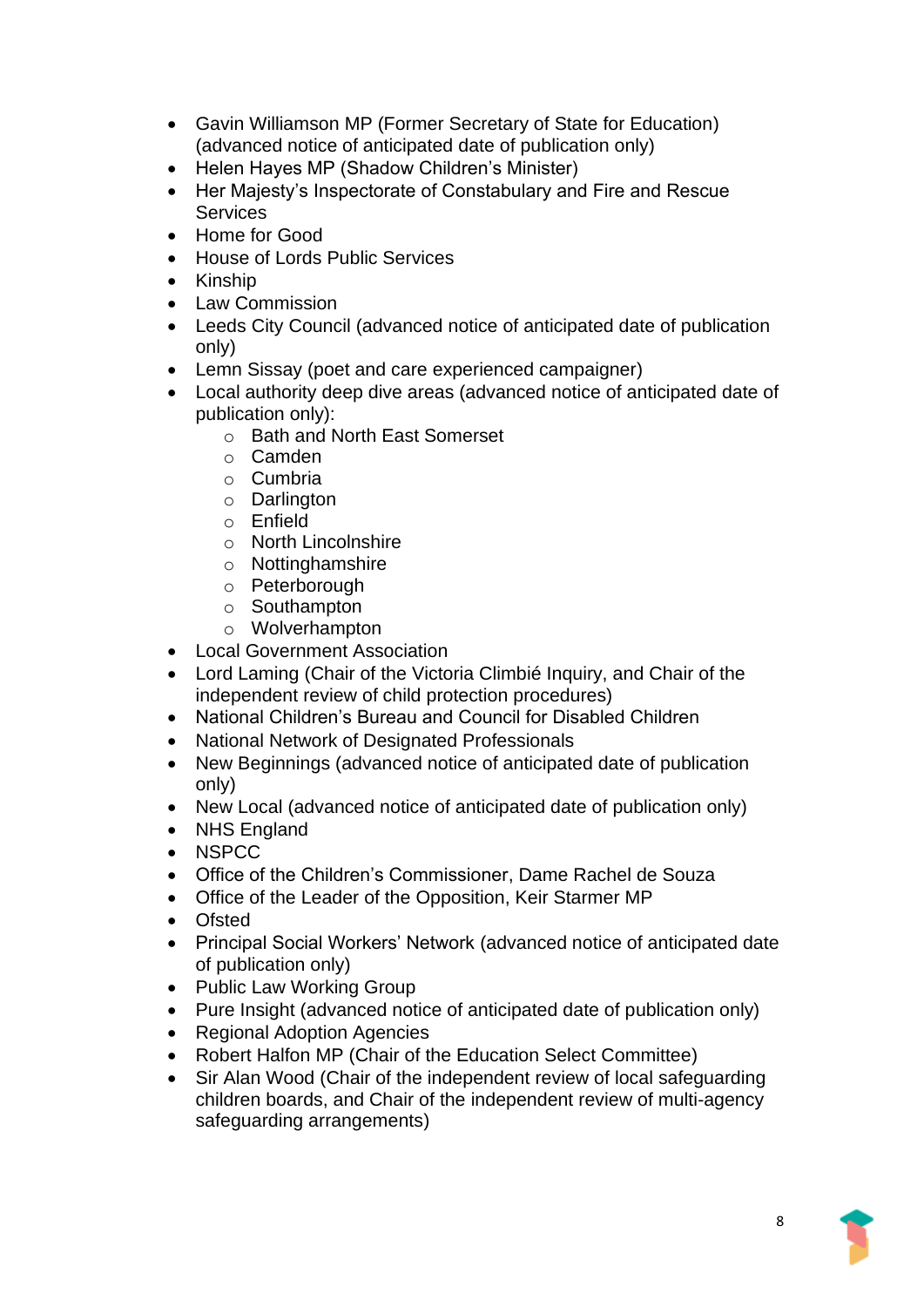- Sir Martin Narey (Chair of the independent review of children's residential care in England, and Chair of the independent review of foster care in England)
- Social Justice Caucus
- Social Work England
- The Centre for Family Safeguarding Practice (advanced notice of anticipated date of publication only)
- The Child Safeguarding Practice Review National Panel
- The Children's Society
- The National Police Chiefs Council
- UK Trauma Council (advanced notice of anticipated date of publication only)
- Unison
- What Works for Children's Social Care
- Youth Endowment Fund
- <span id="page-8-0"></span>• Youth Justice Board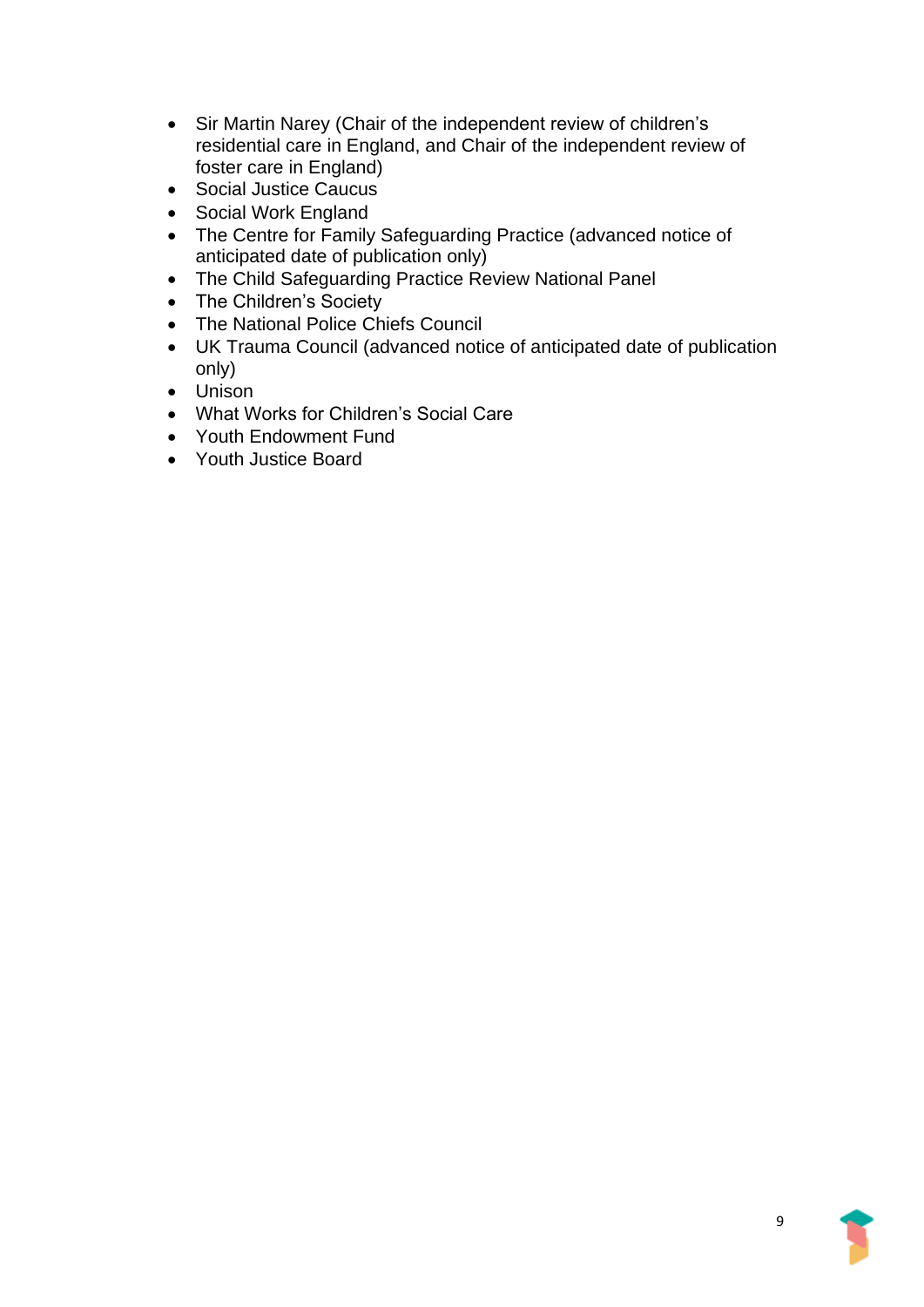#### **List D: News outlets who received an embargoed copy of the final report (in alphabetical order)**

- 5 News
- Al Jazeera
- Asian Express
- BBC
- Bauer Media
- Big Issue
- Bloomberg
- Byline Times
- Channel 4 News
- Children & Young People Now
- City AM
- Community Care
- Daily Mail
- Dods
- Economist
- Evening Standard
- Express
- FE News
- Financial Times
- First News
- Foresight News
- Future News (FENS)
- Global
- Good Morning Britain
- Guardian
- Ham & High
- Huffington Post
- I News
- ITN
- ITV
- Jewish Chronical
- Kantar Media
- $\bullet$  LBC.
- Local Government Chronical
- Metro
- Mirror
- News UK
- Observer
- PA Media
- Parliament Today
- Politico
- Politics Home
- Pride Magazine